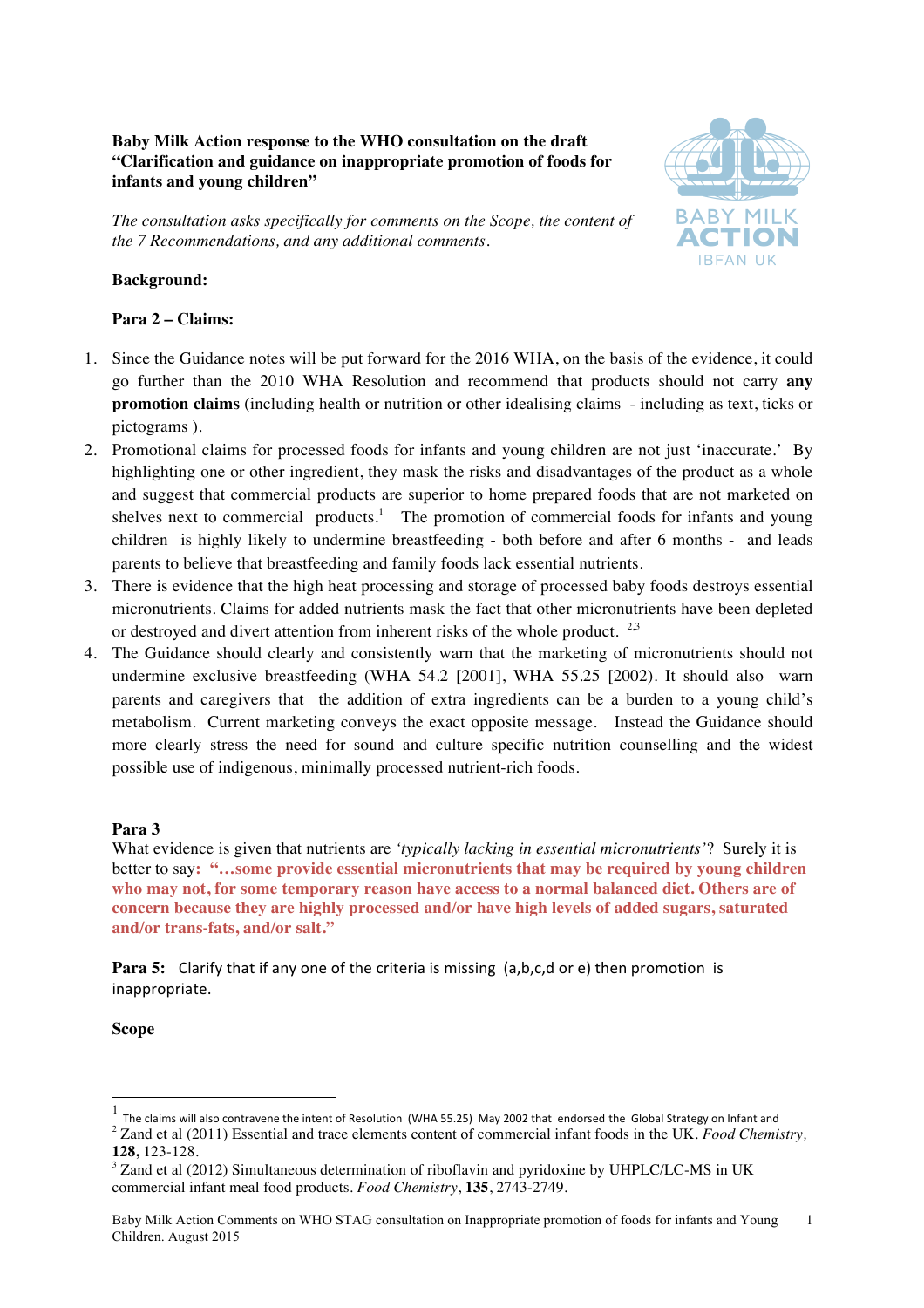Para 8. It is essential that the Guidance covers all foods marketed for children at the very least up to 36 months – if not five years. Whatever age is decided and to avoid undermining the policies of countries with older age cut-offs the guidance should clearly state that countries may choose to adopt a higher age cut-off.

The most important issue is to address the industry's aggressive marketing that will only get worse as the pressure to expand the global market for dairy foods increases. Supermarkets are already stacked with formulas for children of all ages invariably sharing the same or similar branding as infant formulas. The current UN emphasis on micronutrient deficiencies exacerbates this marketing strategy and it all has an impact on parents perceptions, idealising unnecessary and risky products and undermining breastfeeding both before and after 6 months.

# **Recommendation 1:**

The term 'locally available' is meaningless and opens the door to any imported processed product. Better to use: *"indigenous, nutrient rich foodstuff"* as per WHA 54.2; 2001. The Guidance should be more clearly stressing the widest possible use of indigenous, minimally processed nutrient-rich foods.

Refer here to nationally approved **Food Based Dietary Guidelines (FBDGs) for infants and younger children,** where these are available. WHO should make technical assistance available to governments, warning of conflicts of interest and supporting governments attempting to bring in national regulations that restrict inappropriate promotion.

The present document could also add a recommendation for a global code on marketing of complementary feeding products.

WHO as a standards-setting body must ensure that Codex is subject to rigorous procedures to ensure that its standards-setting process is protected from conflicts of interest.

# **Recommendation 2**

We welcome the restating that the International Code already covers follow-on and other products, and indeed includes such products as bottles, teats and related equipment, free gifts and professional endorsements. It is important that the subsequent WHA resolutions are included here and throughout the document.

This recommendation should cover also optimal breastfeeding (the latest WHO guidance on it) and the WHO guidance on safe preparation of powdered infant formula; the latter could be also inserted as part of the Recommendation 2.

# **Recommendation 3**

The Guidance must strongly emphasise the need for international instruments, including Codex Alimentarius standards and guidelines, to be robust and coherent with the International Code and WHA resolutions and recommendations. Some Codex standards are currently under review. WHO as the parent organisation of Codex must insist on policy coherence between standards and WHO resolutions and recommendations, especially in relation to the sugar content of foods and beverages.

For infants and young children in particular, the added sugar levels should be minimum so the document should consistently refer to '*taking into account the recent WHO recommendations on added sugars'*. The high levels of sugar (30%) permitted by current Codex standards contribute to the rising levels of childhood obesity and the development of dental caries and affect the developing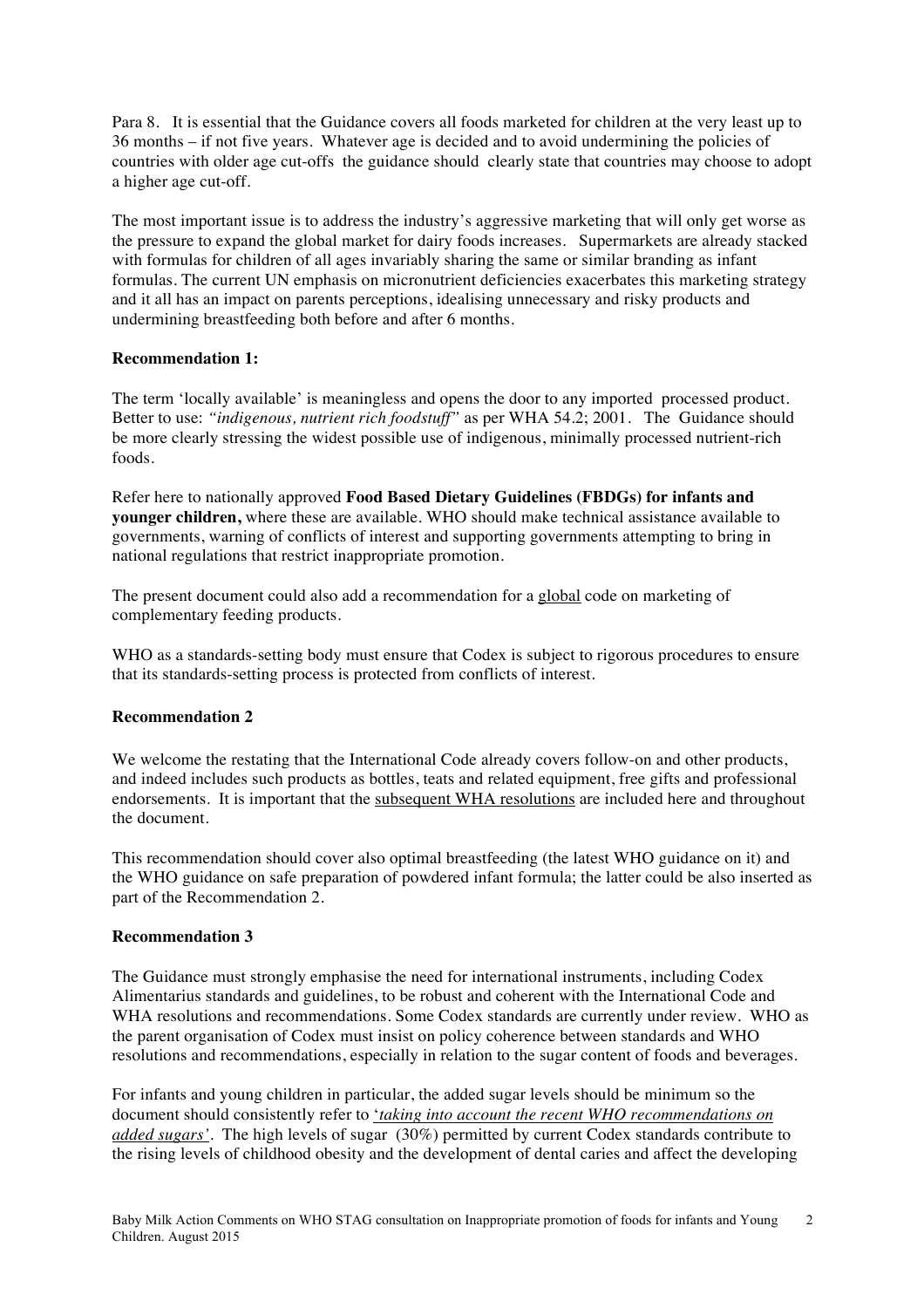taste palates of children. <sup>4</sup> Growth retardation in young children is exacerbated by dental caries and sugar induced caries is a contributor to the prevalence of malnutrition.<sup>5</sup>

#### **Recommendation 4 Messaging and Labelling**

We suggest a few changes:

**Opening sentence:** Foods marketed for infants and young children should support optimal feeding and **should not use promotional claims since these inevitably idealise the product and undermine more appropriate family foods and optimal infant and young child feeding**.

**4th Bullet: The labels should be in a language easily understood by parents and caregivers with all the required information legible and visible. .** 

### **Under 'Messaging and labeling should not',**

**Third bullet**: labelling should not idealise the products

Add after 'commercial products are' the wording "*convenient, nutritious or inherently superior*" followed by the rest of the sentence.

**2nd Bullet:** after 'or suggest that the product is **"..nearly equivalent, second best, equivalent.." 4th bullet** Add after 'bottles **' and teats, dummies or any other product intended for sucking by infants or young children.'**

**6th Bullet CLAIMS** As mentioned above, since the Guidance notes will be put forward for the 2016 WHA, on the basis of the evidence, it could go further than the 2010 WHA Resolution and state that products must not: **carry any promotion claims, including health or nutrition claims or via text, tick, pictogram or other symbols or idealising messaging.**

**Developments in the EU** In addition to the four new laws that the EU is proposing to adopt <sup>6</sup> - that fundamentally contradict WHA resolutions and Codex Code of Ethics, <sup>7</sup> WHO should be aware that under pressure from the baby food industry the EU is also considering the approval of 17 new claims relating to neurological, brain development and immunity. These new laws together will certainly have a detrimental impact on trade rules and will compromise not only the health of children today, but also future generations.

These health claims are for ingredients that are present in most formula (most are mandatory) and that the European Food Safety Authority (EFSA) has stated *"can be easily consumed as part of a balanced diet.*"

In the absence of long promised nutrient profiles the baby food industry is making a mockery of the limited controls that exist, including Para 18 of the Health Claims Regulations: *"A nutrition or health* 

http://info.babymilkaction.org/sites/info.babymilkaction.org/files/ibfanpressrelease031106\_0.pdf<br>
<sup>5</sup> Acs G, Lodolini G, Kaminsky S, Cisneros GJ. Effect of nursing caries on body weight in a pediatric population. Pediatr D

 

<sup>4</sup> *EU and US block Thailand's proposal to reduce sugar in baby foods* IBFAN 3 Nov 2006:

Oct;14(5):302-5.  $^6$  COMMISSION DELEGATED REGULATION (EU) .../... of XXX supplementing Regulation (EU) No 609/2013 of the European Parliament and

of the Council as regards the specific compositional and information requirements for infant formula and follow-on formula; food for special medical purposes, Processed cereal-based food and baby food http://ec.europa.eu/growth/tools-databases/tbt/en/search/ http://tbtims.wto.org/ http://www.babymilkaction.org/archives/4021

The Codex Code of Ethics for International Trade (CAC/RCP 20-1979) states clearly that

*<sup>4.4</sup> National authorities should be aware of their obligations under the International Health Regulations (2005) with regard to food safety events, including notification, reporting or verification of events to the World Health Organisation (WHO). They should also make sure that the international code of marketing of breast milk substitutes and relevant resolutions of the World Health Assembly (WHA) setting forth principles for the protection and promotion of breast-feeding be observed*.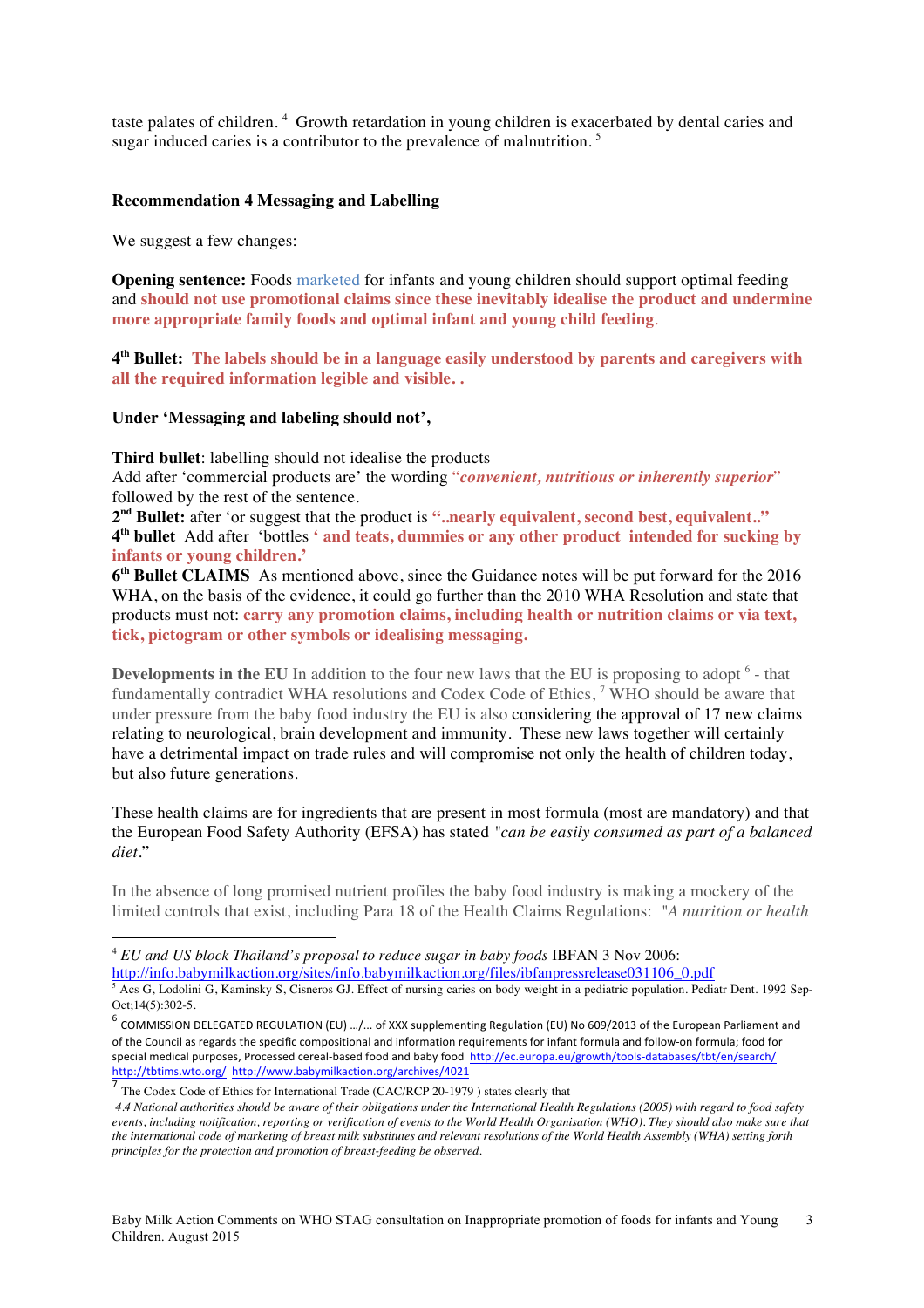*claim should not be made if it is inconsistent with generally accepted nutrition and health principles or if it encourages or condones excessive consumption of any food or disparages good dietary practice."*

If all these claims are approved (along with any number of other claims for standard ingredients) there will be no room on the label for important notices or clear warnings about the risks of using the product. Certainly there will be no way that much safer and healthier breastmilk or home prepared foods can compete with such blatant commercial promotion.

If the Guidance allows claims – and we hope they do not - they should only be those specifically provided for in relevant Codex guidelines that meet the requirements of independent scientific substantiation as recommended by the Codex Guidelines for Nutrition and Health Claims and approved by national legislation. But as mentioned above, if the EU approves the new claims any such safeguards could be meaningless.<sup>8</sup>

# **Recommendation 5**

We note and support the suggestion that this Recommendation applies up to age 36 months, with the option for countries to adopt an older limit, such as 60 months.

In the second bullet point, we believe that the restrictions should apply beyond those companies that market breastmilk substitutes. We suggest the opening phrase of this bullet point should be "Companies, including those that…"

The second bullet should also contain the following text: *Companies should be prohibited from promoting breastfeeding or participating in other health campaigns as it allows them use such programmes for public relations purposes and be seen as health partners, giving rise to conflicts of interest for public interest actors, resulting in undue influence , in particular in policy-making arena*

#### **Recommendation 6**

<u> 1989 - Jan Samuel Barbara, margaret e</u>

**Companies involved in manufacturing and distribution of foods for infants and young should not sponsor or give other incentives for programmes and health professionals working in infant and young child health. Health facilities and health systems should adopt policies and safeguards that prevent such conflicts of interest.** *as per the WHA resolution 58.32[2005] which emphasize the need to avoid conflicts of interest".*

Companies involved in manufacturing and distribution of foods for infants and young children should not:

Provide free products, samples or reduced-price foods for infants or young children to families through health workers or health facilities. In national emergencies, **if donations of products are permitted by governments or national authorities, they should be distributed** *only* **by independent persons in unbranded packaging. The donation of products to any humanitarian programme should not be used by any manufacturer or distributor for promotional purposes**

**5th bullet** "*Employ anyone to provide education on complementary feeding in health facilities*" needs extending, to say something along the lines "**Provide education or information on complementary** 

<sup>8</sup> Para 16 of the **Health and Nutrition Claims Regulations** states: "*Where a claim is specifically aimed at a particular group of consumers, such as children, it is desirable that the impact of the claim be assessed from the perspective of the average member of that group. The average consumer test is not a statistical test. National courts and authorities will have to exercise their own faculty of judgment, having regard to the case-law of the Court of Justice, to determine the typical reaction of the average consumer in a given case."*